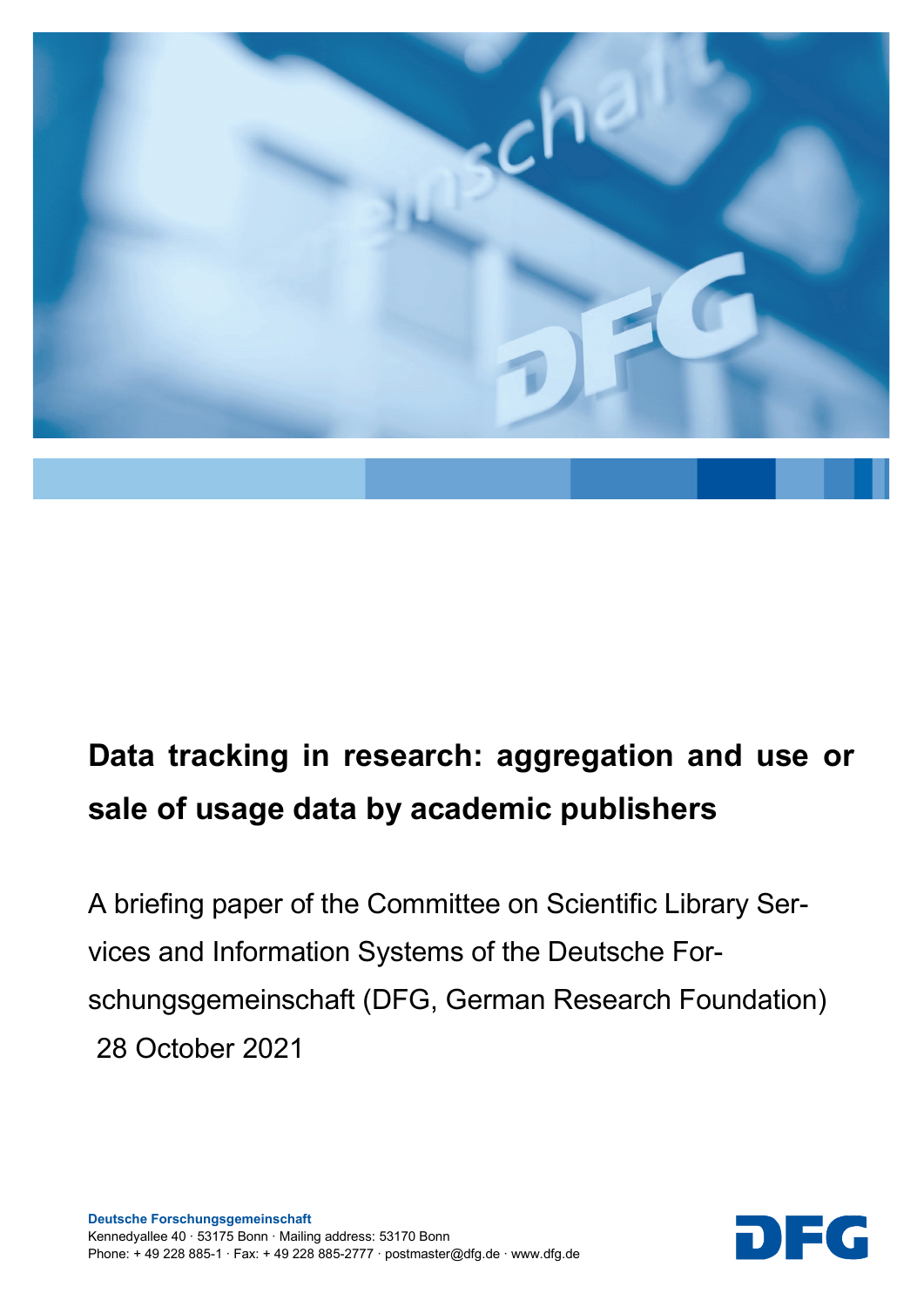Deutsche Forschungsgemeinschaft e. V.

Kennedyallee 40 · 53175 Bonn Mailing address: 53170 Bonn Phone: +49 228 885-1 Fax: +49 228 885-2777 postmaster@dfg.de www.dfg.de

All publications of the Deutsche Forschungsgemeinschaft (DFG, German Research Foundation) are prepared with great care. Nevertheless, the authors, editors and the DFG accept no liability whatsoever in any case, including the present work, for the correctness of statements, references and advice, or for any printing errors.

The use of product names, trademarks or other distinguishing marks in this document does not entitle the reader to assume that they may be freely used by anyone. Rather, even if they are not specifically marked as such, they may be registered trademarks or other legally protected marks.

The text of this publication is published under the Attribution-ShareAlike 4.0 International (CC BY-SA 4.0) license. The full license text can be found at: https://creativecommons.org/licenses/by-sa/4.0/legalcode.



#### October 2021

Contact: Dr. Angela Holzer Scientific Library Services and Information Systems (LIS) Phone +49 (228) 885-2568 angela.holzer@dfg.de

As of: 28 October 2021

DOI: 10.5281/zenodo.5937995

Citation: Ausschuss für Wissenschaftliche Bibliotheken und Informationssysteme (2021): Data tracking in research: aggregation and use or sale of usage data by academic publishers. A briefing paper of the Committee on Scientific Library Services and Information Systems of the Deutsche Forschungsgemeinschaft (DFG, German Research Foundation)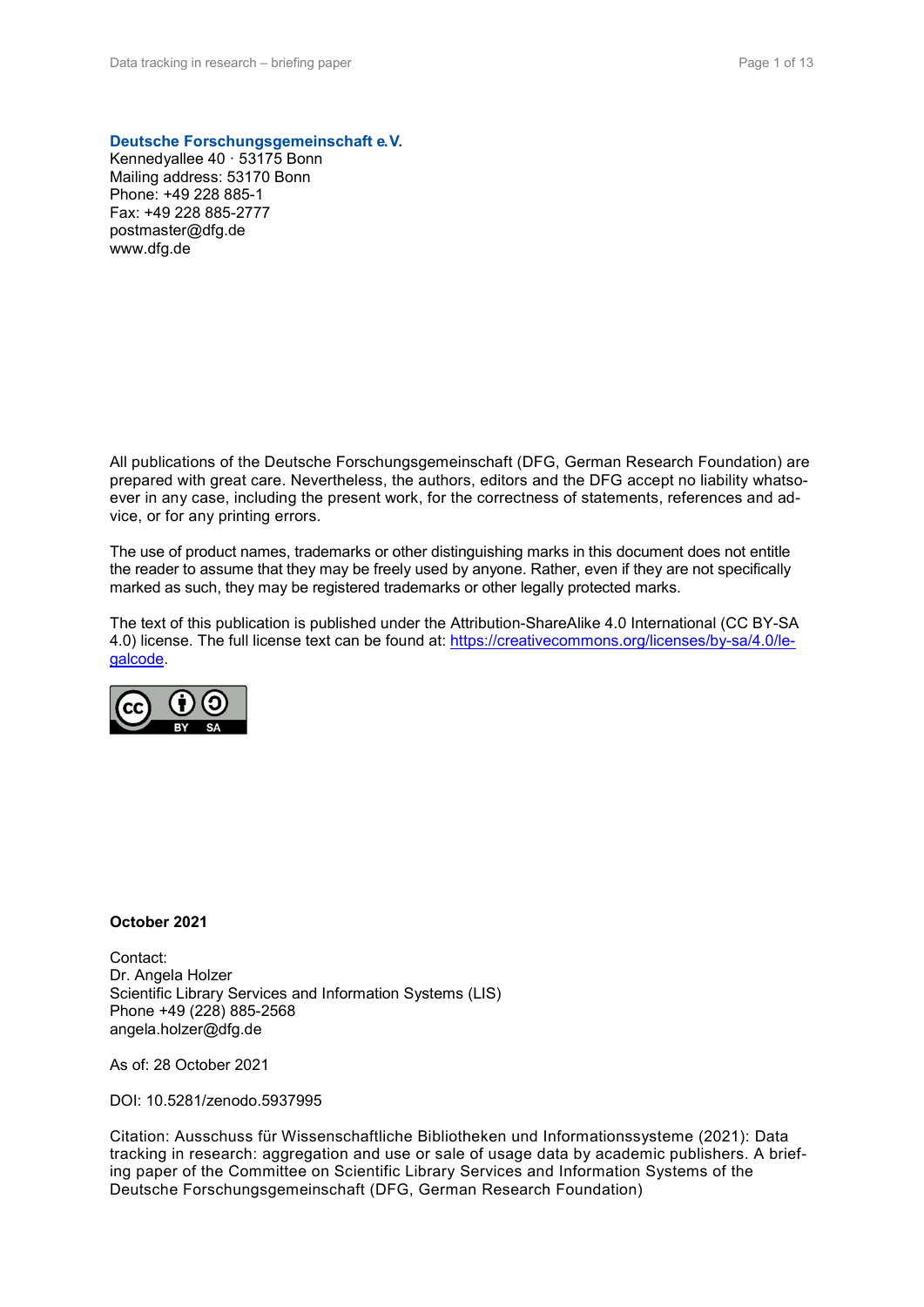# Data tracking in research

| 1. Description of the current situation                                                                                                                          | 3  |
|------------------------------------------------------------------------------------------------------------------------------------------------------------------|----|
| 2. The transformation of the major publishers and their relationship<br>with the academic community<br>2.1 Consequences of the transformation of publishers into | 5  |
| data analytics businesses                                                                                                                                        | 7  |
| 3. Types of Data mining                                                                                                                                          | 10 |
| 3.1 Third Party Data through Microtargeting                                                                                                                      | 10 |
| 3.2 Bidstream Data and port scanning                                                                                                                             | 11 |
| 3.3 "Spyware"                                                                                                                                                    | 12 |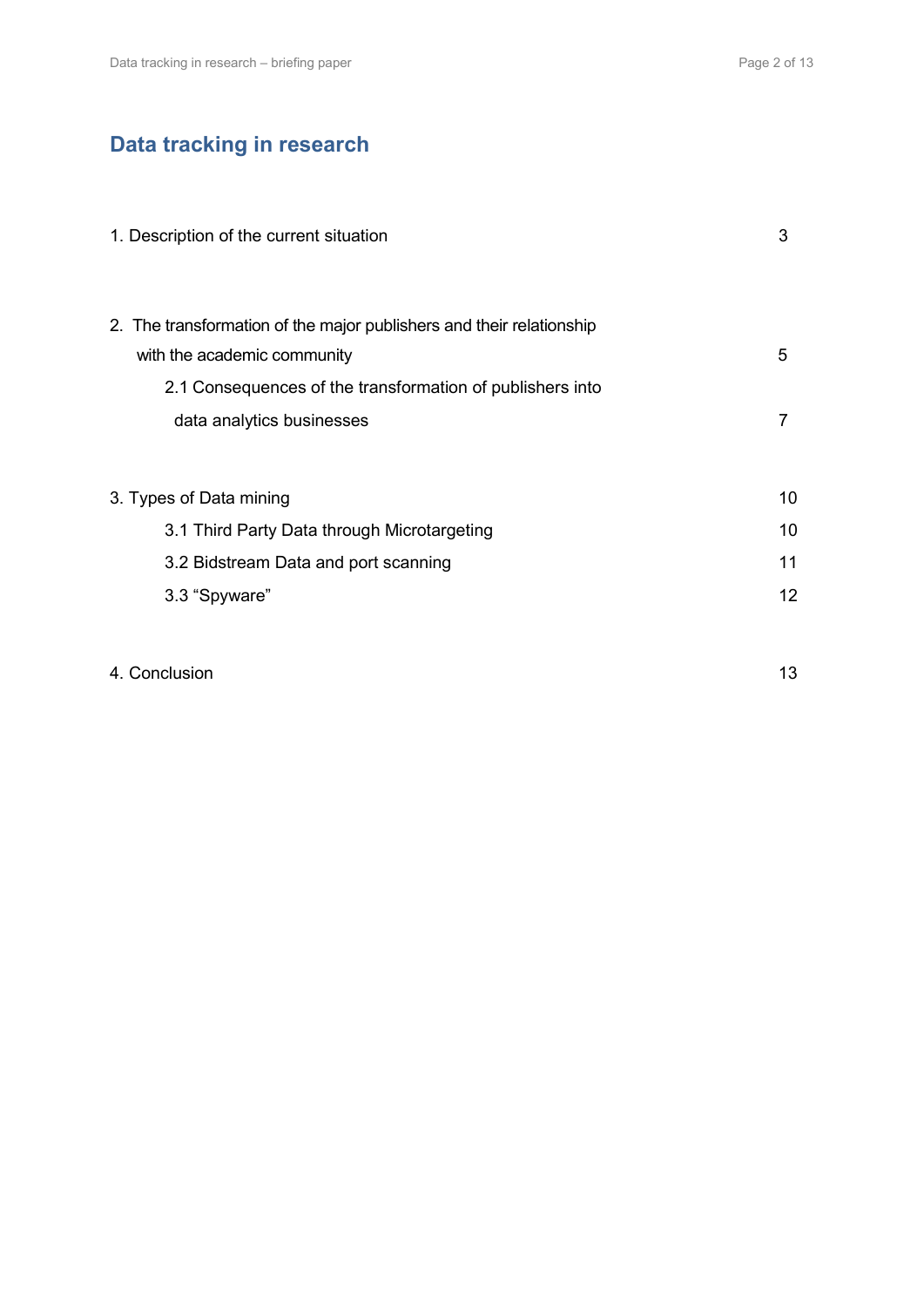This briefing paper issued by the Committee on Scientific Library Services and Information Systems (AWBI) of the Deutsche Forschungsgemeinschaft (DFG, German Research Foundation) on the subject of data tracking in digital research resources describes options for the digital tracking of research activities. It outlines how academic publishers are becoming data analytics specialists, indicates the consequences for research and its institutions, and identifies the types of data mining that are being used. As such, it primarily serves to present contemporary practices with a view to stimulating discussion so that positions can be adopted regarding the consequences of these practices for the academic community. It is aimed at all stakeholders in the research landscape.

## 1. Description of the current situation

In recent years, digital data markets of various kinds have emerged which can be categorised as either public, academic or commercial.<sup>1</sup> In the field of academia, in addition to very positive developments such as improved handling, legal regulations for research data and also improved use of research data, other developments need to be considered in detail and, if necessary, subjected to regulatory control. These developments are presented below. A potentially detrimental impact on the academic community arises both from the mixing of academic and commercial interests as well as from regulatory gaps and differing legal situations internationally.

For some time now, the major academic publishers have been fundamentally changing their business model with significant implications for research: aggregation and the reuse or resale of user traces have become relevant aspects of their business.<sup>2</sup> Some publishers now explicitly regard themselves as information analysis specialists. $3$  Their business model is shifting from content provision to data analytics. This involves the tracking – i.e. recording and storage – of the usage data generated by researchers (i.e. personalised profiles, access and usage data, time spent using information sources, etc.) when they utilise information services such as when carrying out literature searches. Research tracking is carried out using an ensemble of tools ranging from tracking site visits via authentication systems to detailed real-time data on the information behaviour of individuals and institutions. The recording of such information as page

<sup>&</sup>lt;sup>1</sup> Putnings, M., "Datenmarkt", in: Praxishandbuch Forschungsdatenmanagement, 2021, p. 143, <u>Praxishandbuch</u> Forschungsdatenmanagement (degruyter.com).

<sup>&</sup>lt;sup>2</sup> Aspesi, C., Allen, N. S., Crow, R., Daugherty, S., Joseph, H., McArthur, J. T., & Shockey, N., *SPARC Landscape* Analysis, 2019, March 29, https://doi.org/10.31229/osf.io/58yhb.

 $^3$  For example, self-presentation of Elsevier: "Elsevier is a global information analytics company that helps institutions and professionals improve healthcare and academic performance to the benefit of humanity." https://www.elsevier.com/de-de/about.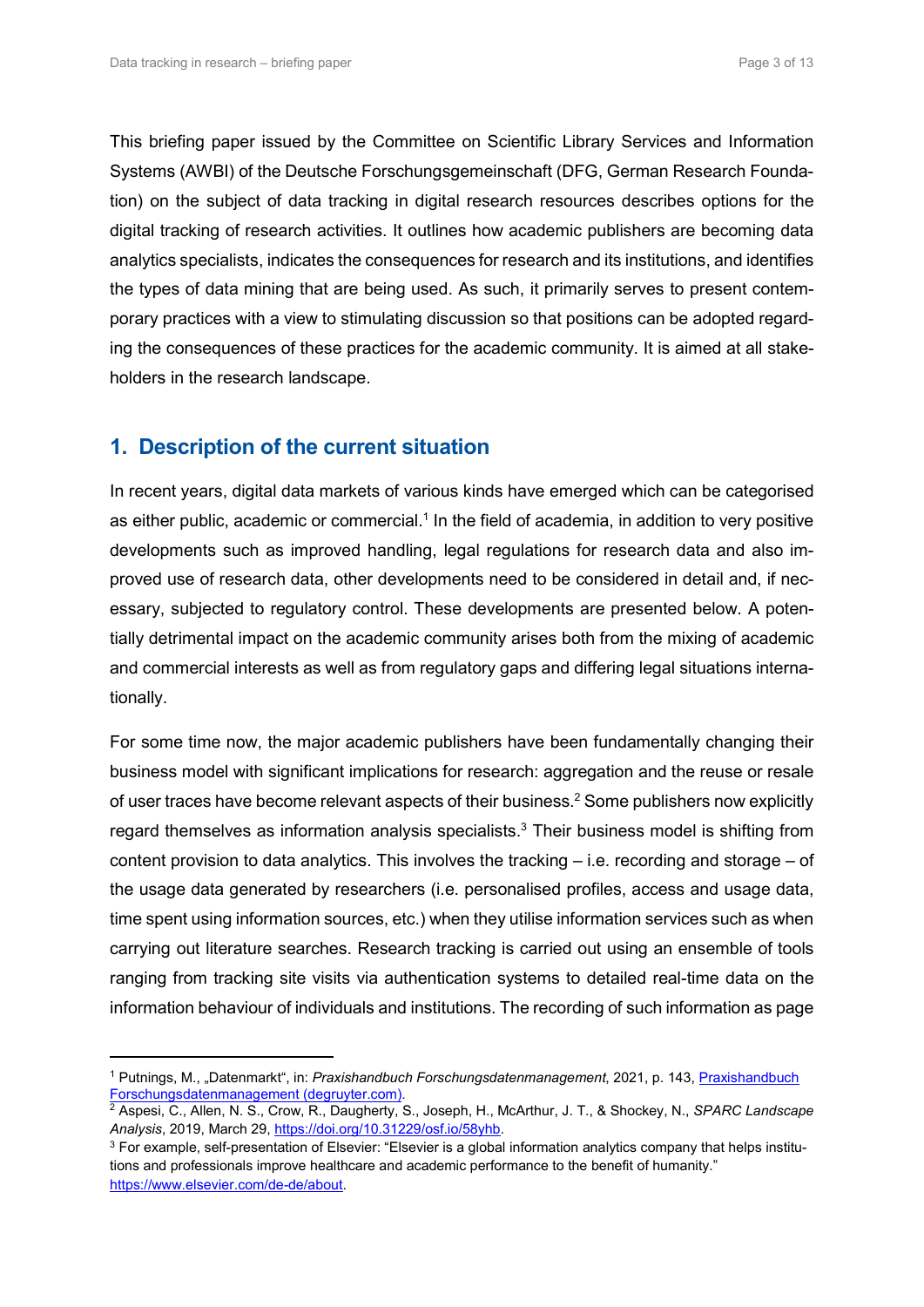visits, accesses, downloads – including assembling granular profiles of academic behaviour – is sometimes carried out without users being sufficiently informed of the process. Data from different sources can be aggregated and combined with additional information about the individuals, including details drawn from the non-academic sphere.

There are two reasons why publishers collect this data: firstly, the aim is to tap into a new business field that enables data about knowledge, research developments and the relevant stakeholders to be used as an economic asset. Secondly, the aim is to expand the range of services offered by major academic publishers. The data can be used to improve existing services. For example, researchers can automatically receive targeted suggestions for reading and references to research results within their field based on personal profiles. It is also possible to develop new services in this way. In addition to providing and managing research findings in the form of academic literature, services are also increasingly being offered in the area of research data management and research software.

These different services could be linked to each other, making them convenient for researchers to use. For numerous activities within the research cycle – or indeed all such activities – researchers can use services of one provider, who, in addition, can offer institutions particular services (e.g. research information systems). For example, RELX – the parent company to which Elsevier belongs – is establishing the research information systems software PURE at universities around the world, explicitly indicating that it is able to provide insights into the entire research cycle.<sup>45</sup>

This development has the potential to significantly interfere with the anonymity of researchers as fundamentally guaranteed under data protection law, thereby making research institutions jointly responsible for violating the right to informational self-determination. Data tracking also potentially encourages data misuse and academic espionage and can result in personal dis-

<sup>&</sup>lt;sup>4</sup> See the description of the service at: **www.elsevier.com/solutions/pure.** 

<sup>5</sup> Elsevier declared on September 22, 2021: "PURE is a tool that institutional customers use to process their data. The data always belong to the customer and when the contract is terminated, the customers receive their data back (with cloud hosting) or they remain with the customer (on-premise). Elsevier does not acquire any rights to this data and does not use it for any purpose. If the customer chooses, Elsevier will not have access to a given PURE installation, even when it is hosted in the cloud. PURE and indeed all Elsevier products and services are GDPR compliant. The software offers all options for GDPR-compliant processing of personal data if it is configured correctly. As of summer 2021, both Elsevier's hosting partner Amazon and PURE are certified according to ISO 27001. In addition, Elsevier concludes data processing agreements with customers that take local requirements into account. A strong Data Protection Agreement is in place with each university when Elsevier serves customers in this way. The data customers place in PURE is isolated from other PURE customers and from Elsevier's use in general unless the university chooses to activate data sharing functions that they control. Like all software products, instrumental data tells Elsevier if our software is functioning correctly."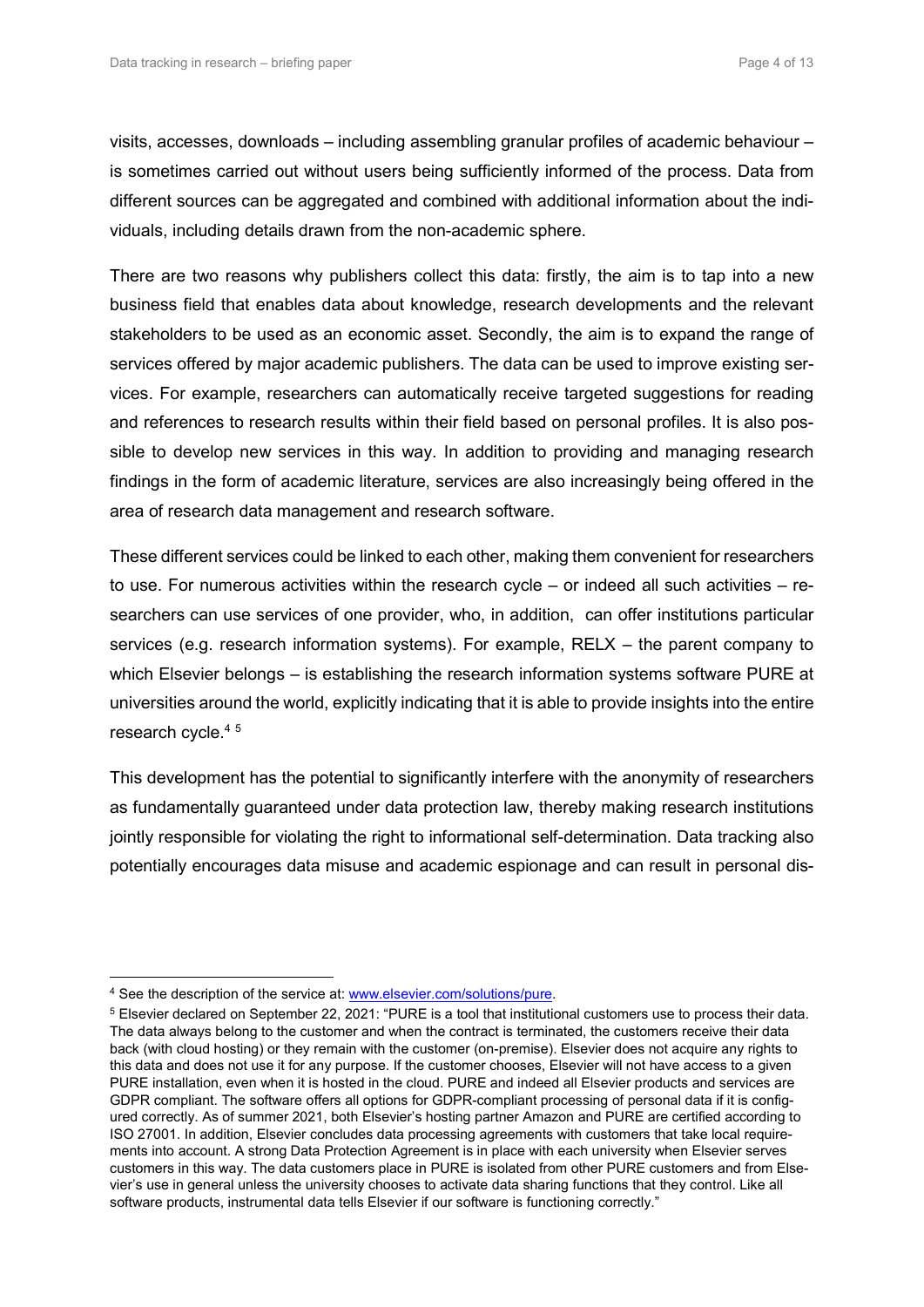crimination against researchers. In view of the current jurisdiction of the German Federal Supreme Court, the Schrems II ruling and the upcoming draft of an EU platforms law (Digital Markets Act) $6$ , research organisations should adopt a position on these practices.

The German Federal Government's recently presented data strategy does not address this situation specifically, but it does mention the problem in principle – namely increasing monopolisation<sup>7</sup>, abuse of market power and misuse of data: "In the use of data, not everything that is technically possible is ethically justifiable and politically desirable." <sup>8</sup>

All in all, researchers face the difficulty of striking a balance between being able to enjoy conveniently bundled services and maintaining control over their data. In many cases, researchers are not aware of the significance of data about their activities and the way in which it is used as an economic asset. The relationship between academia and publishers needs to be explored, with the aim of establishing a balance between these two poles of convenience and control. However, this can only be successful if it is based on clear-cut legal regulations that ensure a high degree of transparency and the participation of the academic community.

# 2. The transformation of the major publishers and their relationship with the academic community

Publishers began incorporating personal identification authentication solutions and user tracking in their services some time ago. By doing so, they are able to offer technical proprietary services for the entire research process and the analysis of research-related data. One example is the 2020 contract with Elsevier in the Netherlands, in which services described as Professional Services and the collection of personal data are contained.<sup>9</sup> Some publishers also support the SeamlessAccess or the GetFTR strategies<sup>10</sup> aiming to enable the major research providers to make information available in a way that is as self-contained as possible, based on straightforward, one-time authentication.<sup>11</sup> GetFTR and SeamlessAccess offer information

 $\overline{a}$ 

 $^6$  For example, the Digital Markets Act explicitly addresses the objective that the data collected should serve not only the intermediaries but also promote competition and the public interest.

<sup>&</sup>lt;sup>7</sup> Datenstrategie der Bundesregierung, Kabinettsfassung dated 27 January 2021, p. 21, <u>Datenstrategie der Bun-</u> desregierung und die Ausschreibung des Bundesministeriums für Bildung und Forschung für Datentreuhandmodelle in den Bereichen Forschung und Wirtschaft vom 08.01.2021, Bekanntmachung – BMBF.

<sup>&</sup>lt;sup>8</sup> Datenstrategie der Bundesregierung, Kabinettsfassung dated 27 January 2021, p. 7, <u>Datenstrategie der Bun-</u> desregierung.

<sup>&</sup>lt;sup>9</sup> Signed UKB Elsevier SD 2020-2024 agreement.pdf (vsnu.nl). We refer especially to Schedule 5, but also to section 7.6. of the contract.

<sup>10</sup> See www.getfulltextresearch.com and https://seamlessaccess.org

<sup>&</sup>lt;sup>11</sup> Moore, S. A., "Individuation through infrastructure", in: Journal of Documentation 77(1) dated 28 July 2020, https://doi.org/10.1108/JD-06-2020-0090.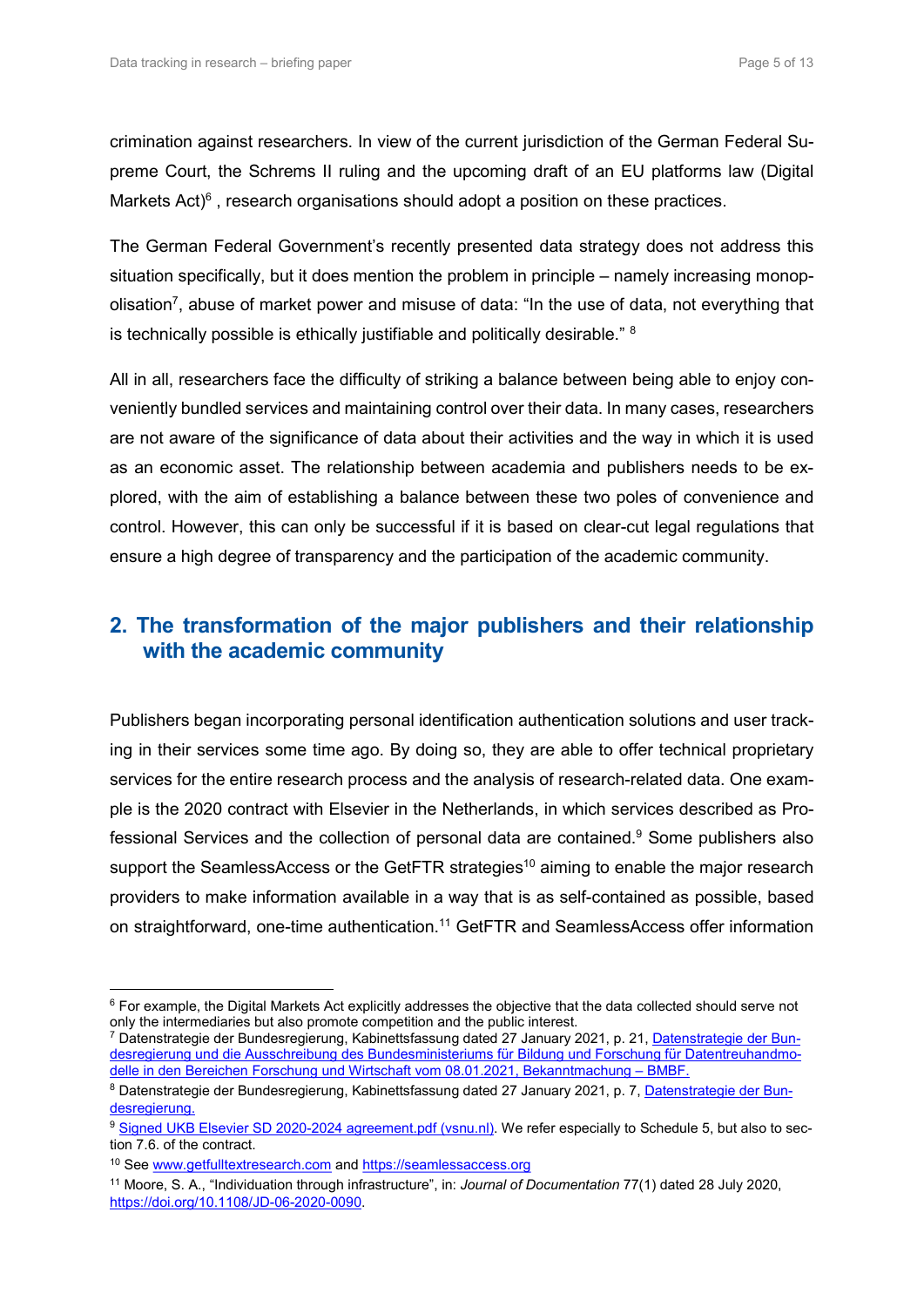-

on what data they collect and how they address user privacy.<sup>1213</sup> After initial critical feedback from librarians, adaptions have occurred.<sup>14</sup>

German research organisations recently concluded DEAL agreements with major academic publishers (Springer Nature<sup>15</sup> and Wiley<sup>16</sup>) to achieve open access and appropriate prices for the provision and publication of research results. When contracts are concluded with publishers, it is always important to carefully review agreements concerning data privacy and the access and authentication systems<sup>17</sup> that are to be used. Essentially, the most convenient access is where no authentication is required at all, i.e. open access, although here again it is possible to trace usage via publishing platforms. In addition to literature access, many institutions are also bound to a particular software, for example as supplied by a provider such as Elsevier.<sup>18</sup> Elsevier is also a subcontractor working on behalf of the European Commission to collect data on Open Science (Open Science Monitor).<sup>19</sup>

Such wide-ranging services offer the opportunity to gain insights into as many phases of the research process as possible and market these to third parties: ultimately, this makes publishers or companies capable of providing research, politics, universities and society at large with the most comprehensive, data-based information about research activity. It also means that publishers are becoming indispensable for the governance of academic institutions and universities. There is already talk of an emerging "supercontinent"<sup>20</sup> in the supply of research information and information about research. Some data on research activity can be useful for research itself as well as for the complex governance processes that modern research involves. Good practice is when, for example, the regulations on data collection, data use and

<sup>15</sup> Kieselbach, S., Projekt DEAL – Springer Nature Publish and Read Agreement. 2020, https://doi.org/10.17617/2.3174351.

<sup>12</sup> GetFTR: GetFTR | Why GetFTR - GetFTR (getfulltextresearch.com) in FAQ no.7: https://www.getfulltextresearch.com/why-use-getftr/

<sup>13</sup> SeamlessAccess: Privacy and Trust - SeamlessAccess: https://seamlessaccess.org/about/trust/

<sup>14</sup> Hinchcliffe, L.J.: "Why are Librarians concerned about GetFTR?", in: The Scholarly Kitchen dated 10 November 2019, https://scholarlykitchen.sspnet.org/2019/12/10/why-are-librarians-concerned-about-getftr; Youngen, Ralph, Toler, Todd: "Lessons Learned: A Year with GetFTR", in: The Scholarly Kitchen dated 16 February 2021, https://scholarlykitchen.sspnet.org/2021/02/16/guest-post-lessons-learned-a-year-with-getftr/

<sup>&</sup>lt;sup>16</sup> Sander, F., Herrmann, G., Hippler, H., Meijer, G., & Schimmer, R., Projekt DEAL – John Wiley & Son Publish and Read Agreement, 2019, https://doi.org/10.17617/2.3027595.

<sup>17</sup> Stellungnahme des Deutschen Bibliotheksverbands "Empfehlungen zu Methoden zur Kontrolle des Zugriffs auf wissenschaftliche Informationsressourcen", www.bibliotheksverband.de/fileadmin/user\_upload/DBV/positionen/2019 11 26 Rundgespaech RA21 - Stellungnahme Empfehlungen final.pdf.

<sup>&</sup>lt;sup>18</sup> Cf. Elsevier's list of institutions using its research information system software Pure, https://www.elsevier.com/solutions/pure/clients.

<sup>&</sup>lt;sup>19</sup> See for: Microsoft Word – Open Science Monitor Methodological Note April 2019.docx (europa.eu).

<sup>&</sup>lt;sup>20</sup> Schonfeld, R.C.: "The Supercontinent of Scholarly Publishing?, in: The Scholarly Kitchen dated 3 May 2018, https://scholarlykitchen.sspnet.org/2018/05/03/supercontinent-scholarly-publishing.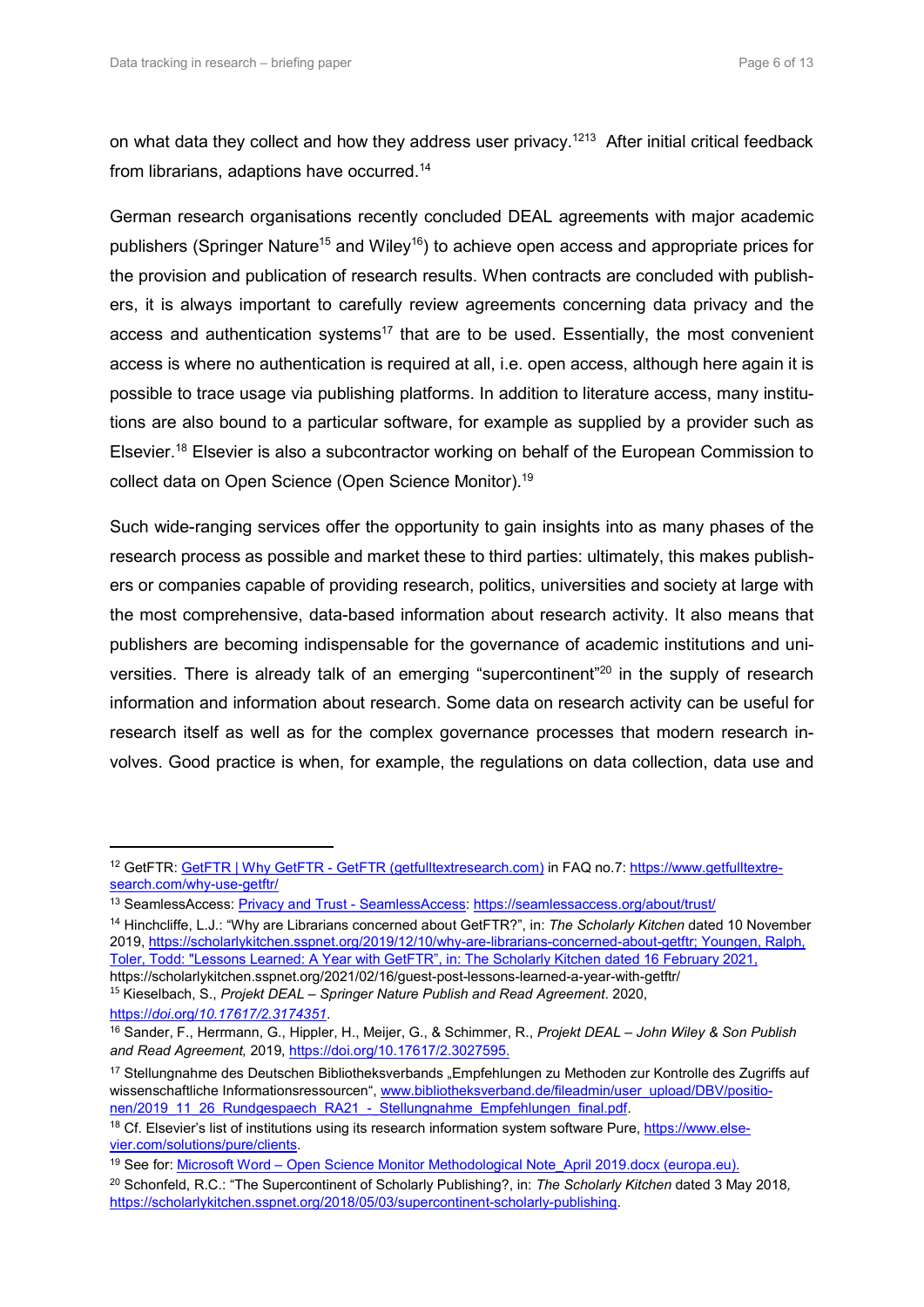data sharing are transparent and clear and data is also available for non-commercial purposes to stakeholders within the academic infrastructure itself (e.g. at CrossRef).

The consequences of this "data-driven organisation of research"<sup>21</sup>, the conditions for achieving it and the structures that provide, sell and utilise it must ultimately be reflected upon and shaped by research itself. Research organisations should advocate that data collection and use – where necessary – is not only legal but also informed by ethical values such as transparency and traceability, as well as being based on consent with full disclosure of the consequences along with other aspects of good data practice, ensuring that such data practice forms the basis for any agreement with providers.

### 2.1 Consequences of the transformation of publishers into data analytics businesses

There is a risk that this shift in the commercial business model towards data analytics will result in the knowledge society becoming privatised, and that ultimately it will no longer be the public sector but increasingly private companies that are privy to knowledge about research content and trends, its institutions and stakeholders. Research as a public asset is subjected to the logic of infrastructure privatisation and the consequences this entails.<sup>22</sup> Such a business models involves not just large publishers but also smaller-scale providers of research databases. Various studies and initiatives – including the 2012 call for "The Cost of Knowledge" as well as organisations such as Science Europe<sup>23</sup> and library associations – have repeatedly drawn attention to this far-reaching increase in the volume of information and data held by privatesector companies and the fact that such a concentration of knowledge about research is not only beneficial to innovation in the field of research information provision.<sup>24</sup>

<sup>&</sup>lt;sup>21</sup> Herb, U.: "Zwangsehen und Bastarde", in: *Information, Wissenschaft & Praxis*, 69 (2-3), 2018, p. 87.

<sup>&</sup>lt;sup>22</sup> Barlösius, E., Infrastrukturen als soziale Ordnungsdienste. Ein Beitrag zur Gesellschaftsdiagnose. Frankfurt/M. 2019, Chapter 6.4: "Infrastrukturierung der Forschung und infrastrukturierende Forschung".

<sup>&</sup>lt;sup>23</sup> "Science Europe calls for a clear exclusion of data users and usage for the purposes of f from the scope of the Digital Services Act, to ensure that unintended effects on research activity are avoided. A legislative act that aims to address the selling of illegal content on large commercial platforms could have side effects on sectors of public interest unless proper exceptions are introduced." Science Europe, The Digital Services Act Should Not Have Unintended Effects on Research, 2020, www.scienceeurope.org/media/4s3bnhbr/20200908\_se\_response\_dsa\_consultation\_final.pdf

<sup>&</sup>lt;sup>24</sup> For example Dobusch, L., "Kein Open-Access-Deal, dafür Spyware gegen Schattenbibliotheken", in: *netzpoli*tik.org, dated 26 November 2020, https://netzpolitik.org/2020/neues-vom-grossverlag-elsevier-kein-open-accessdeal-dafuer-mit-spyware-gegen-schattenbibliotheken/; die Stellungnahme des Deutschen Bibliotheksverbands "Empfehlungen zu Methoden zur Kontrolle des Zugriffs auf wissenschaftliche Informationsressourcen", www.bibliotheksverband.de/fileadmin/user\_upload/DBV/positionen/2019\_11\_26\_Rundgespaech\_RA21\_-\_Stellungnahme\_Empfehlungen\_final.pdf;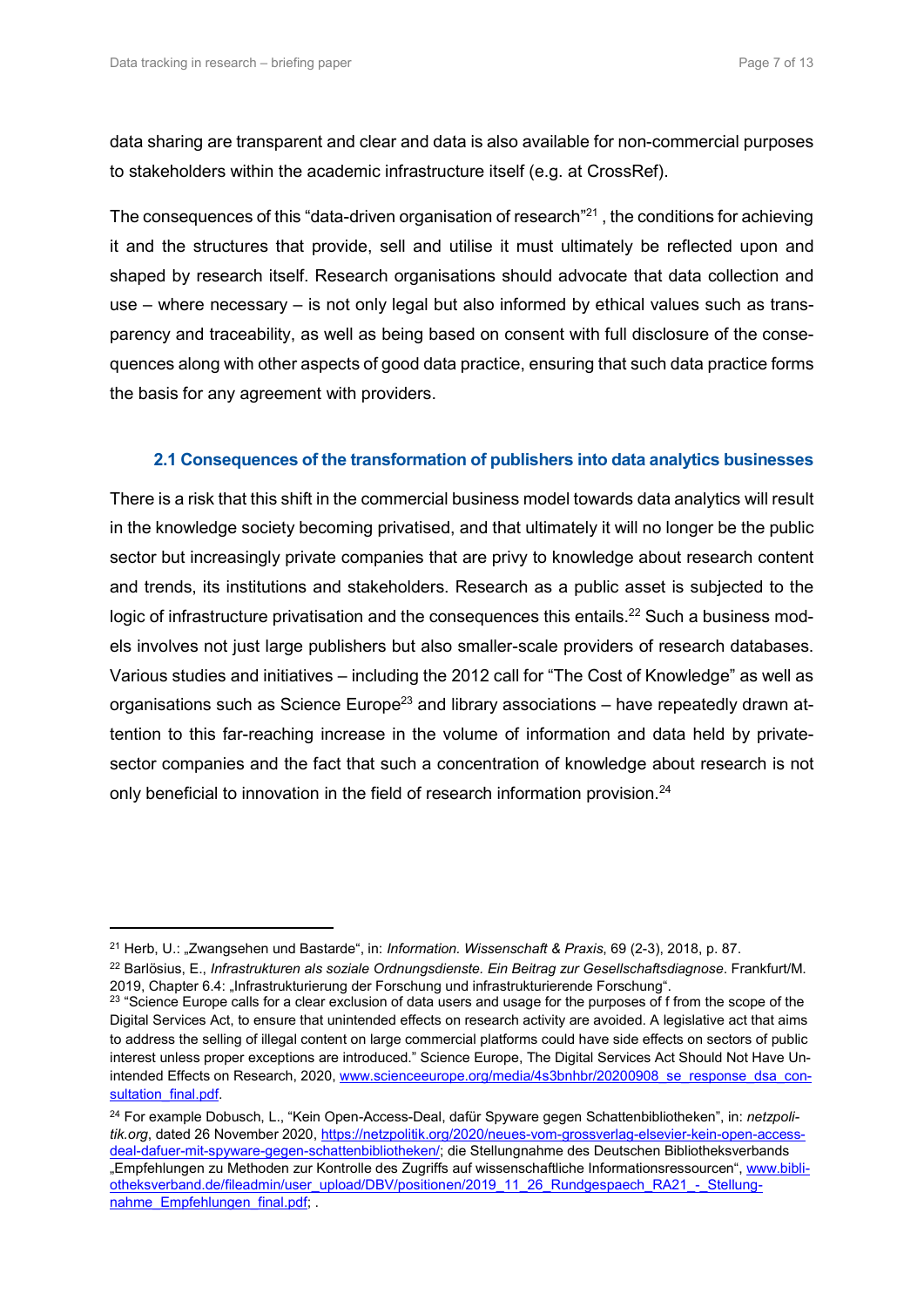The development outlined here towards a private-sector knowledge industry<sup>25</sup> stands in opposition to the freedom of research as well as to the legally prescribed handling of personal data and competition law. More specifically, unregulated or undetected data tracking can

- entail a violation of academic freedom and the freedom of research and teaching;
- constitute a violation of the right to the protection of personal data;
- pose a potential threat to scientists, as the data could also become accessible to foreign governments and authoritarian regimes;
- constitute an encroachment of competition law, as new participants barely have a chance to enter the market;
- favour a reduction in the value of public research investment, since data on research activity can be collected by commercial research competitors or made available to them in return for payment in connection with industrial espionage.

The first cases of trading with data on the research interests of individual scientists illustrates just how critical this industrialisation of knowledge through tracking has already become.<sup>26</sup> LexisNexis, an international information solutions provider and subsidiary of the RELX Group – which includes Elsevier – has signed a deal to hand over personal data to ICE, the US Immigration and Customs Enforcement agency, for \$16.8 million.<sup>27</sup> The situation is often further exacerbated by the fact that higher education institutions and libraries can become complicit in violating data protection law, academic freedom and competition law without their knowledge. The behavioural data profiles of German university staff can be traded and transferred in the same way, which led to the overturning of the Privacy Shield in the Schrems II ruling, i.e. the transfer of personal data to a third country outside the EU, since the same stakeholders are involved.<sup>28</sup> In addition, risks could potentially arise from the major publishers presenting a censored programme on the Chinese market. Tracking could also result in personalised data being generated about who uses and recommends the censored documents, without it being possible for the researchers concerned to assess who is being given access to this

<sup>&</sup>lt;sup>25</sup> Burgelman, J-C.: "Scholarly publishing needs regulation", in: Research Professional News, dated 28 January 2021, www.researchprofessionalnews.com/rr-news-europe-views-of-europe-2021-1-scholarly-publishing-needsregulation.

<sup>&</sup>lt;sup>26</sup> Jung, J.: "UCLA School of Law Holds Contract with Companies Selling Personal Data to ICE", in: The Daily Bruin dated 17 July 2020, https://dailybruin.com/2020/07/17/ucla-school-of-law-holds-contracts-with-companiesselling-personal-data-to-ice.

<sup>&</sup>lt;sup>27</sup> Biddle, S.: "LexisNexis to Provide Giant Database of Personal Data to ICE", in: The Intercept dated 2 April 2021, LexisNexis to Provide Giant Database of Personal Data to ICE (theintercept.com).

<sup>&</sup>lt;sup>28</sup> Cf. Bundesland Niedersachsen, Das SchremsII-Urteil des Europäischen Gerichtshofs und seine Bedeutung für Datentransfer in Drittländer, 2021, https://lfd.niedersachsen.de/startseite/themen/weitere\_themen\_von\_a\_z/internationaler\_datenverkehr/das\_schrems\_ii\_urteil\_des\_eugh\_und\_seine\_bedeutung\_fur\_datentransfers\_in\_drittlander/das-schrems-ii-urteil-des-europaischen-gerichtshofs-und-seine-bedeutung-fur-datentransfers-in-drittlander-194085.html.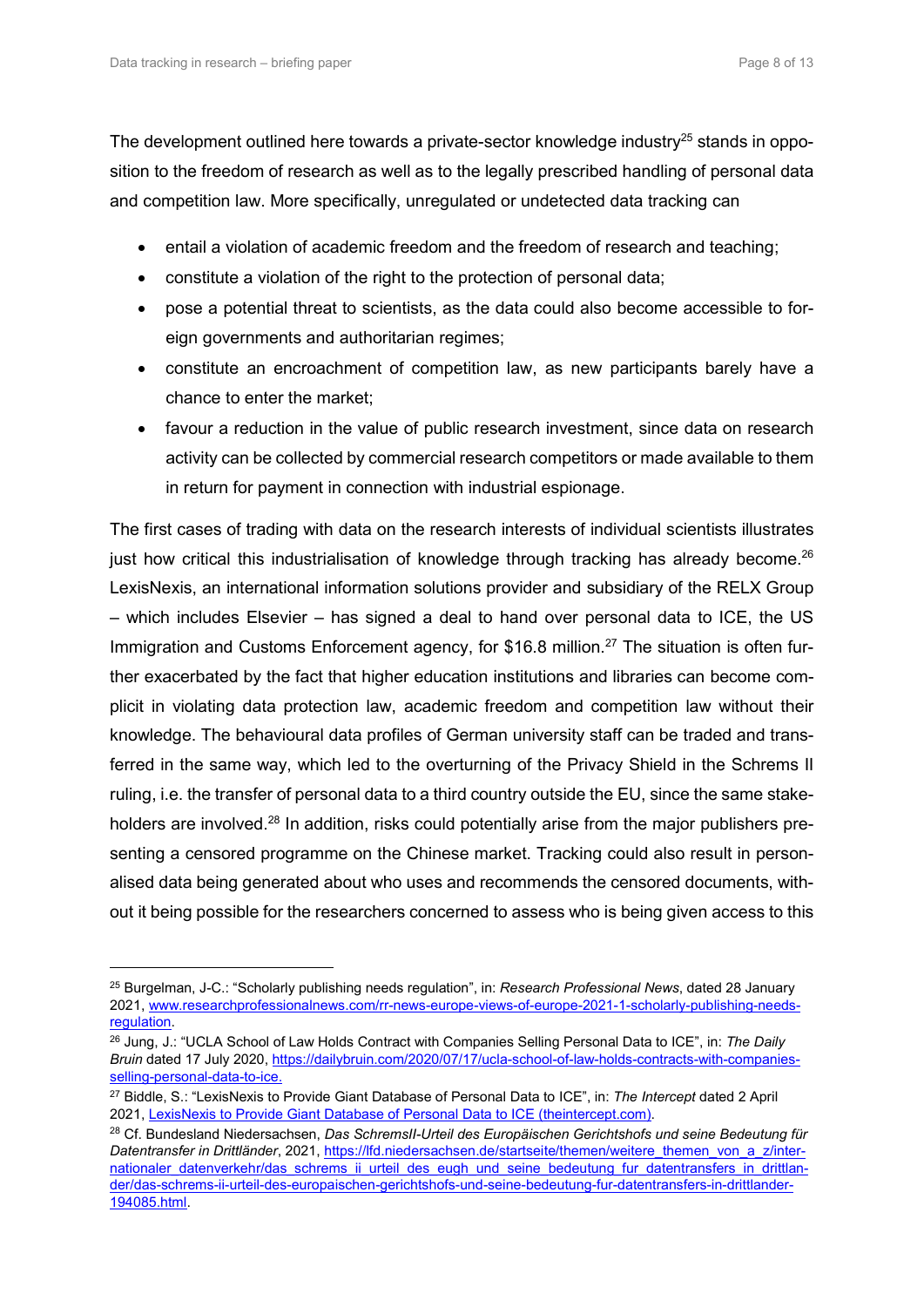tracking data. In response to possible amendments to the legislation, Google recently announced a change in its tracking policy, for example: in future it is to be organised more anonymously and based on which "cohorts" are identified and addressed rather than individual users. <sup>29</sup>

<sup>&</sup>lt;sup>29</sup> Neue Spielregeln: Warum Google Cookie-Tracking abschafft (netzpolitik.org)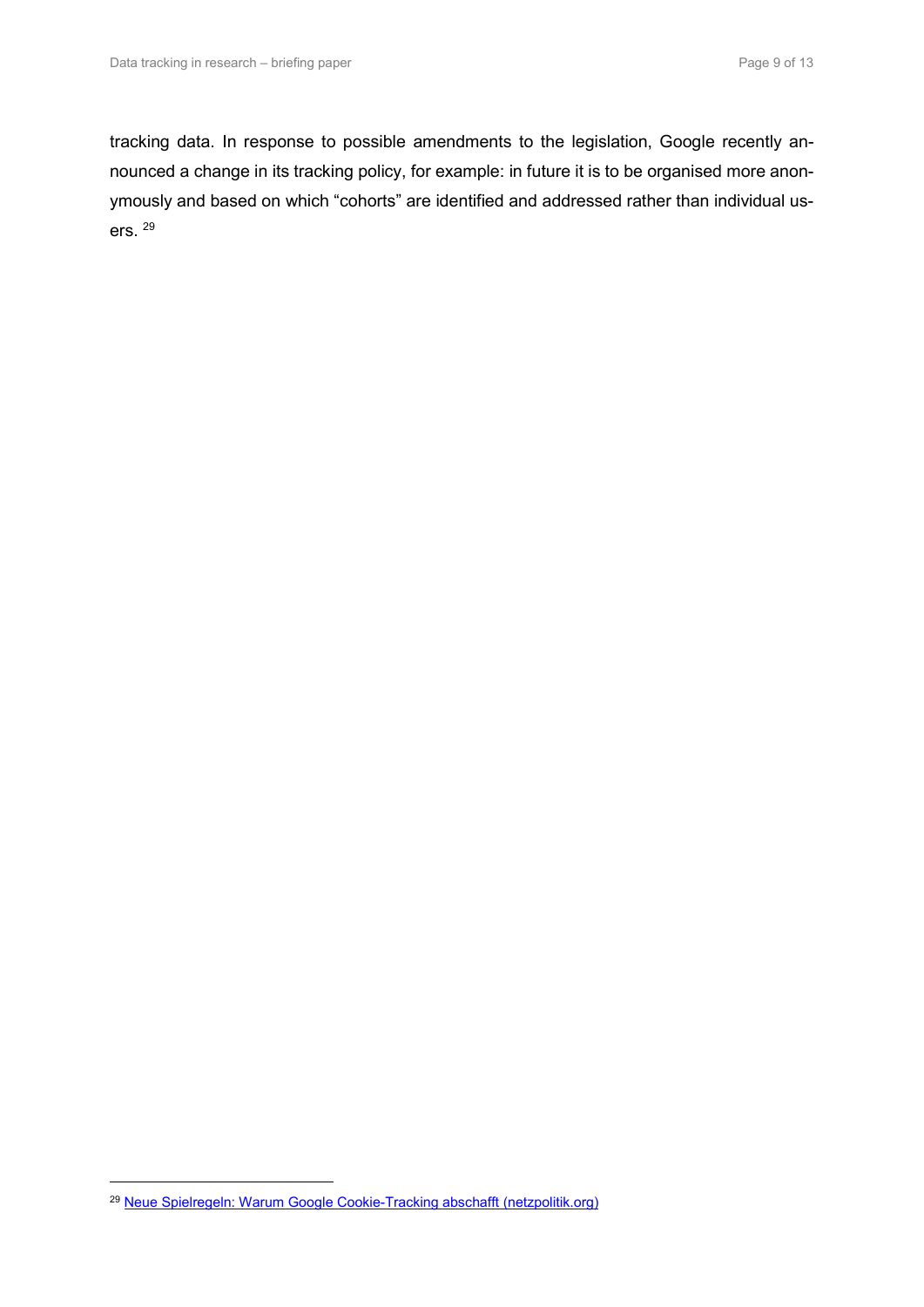# 3. Types of data mining

There are potentially three different types of data mining, i.e. methods by which data could be collected and stored by publishers (third-party data through microtargeting, bidstream data and port scanning, and "spyware"), which are described below. There are also different tools: the portfolio currently in use in research includes page visit trackers, audience tools for aggregating different data sources into profiles, fingerprinters that identify even those users who seek to prevent identification through browser settings, and tools for real-time auctioning of user data. The tracking tools are mostly produced by third-party providers under contract to the major internet companies, but also by specialised companies such as BlueKai, the Big Data platform belonging to Oracle, which is itself the subject of class action lawsuits for misuse of personalised data.<sup>30</sup> Since it is already institutionally linked to other data aggregators operated by internet services, the data can be condensed into profiles and combined with further data from other areas of life.<sup>31</sup> The publishers do not disclose how deep their tracking goes, so at the moment we can only refer to various tests $32$  showing that anyone who accesses an article in the journal Nature, for example, is tracked by more than 70 instruments.<sup>33</sup> Finally, the tools used can be flawed, resulting in even more detrimental consequences for individual researchers.<sup>34</sup> The three main types of data mining mentioned above are briefly outlined below. All in all, it can be assumed that research tracking instruments will be constantly refined and expanded in their application since they afford suppliers and corporations with considerable competitive advantages.

#### 3.1 Third-party data through microtargeting

-

Microtargeting is the addressing of very specific target groups. Both first-hand and secondhand data are used by publishers. First-hand data consists of direct user traces, while secondhand data is purchased data, which in turn is condensed into precise data profiles by third

<sup>30</sup> Lomas, N.: "Oracle and Salesforce Hit with GDPR Class Action Lawsuits Over Cookie Tracking Consent", in: TechCrunch dated 14 August 2020, https://techcrunch.com/2020/08/14/oracle-and-salesforce-hit-with-gdpr-classaction-lawsuits-over-cookie-tracking-consent/?utm\_source=feedburner&utm\_medium=feed&utm\_campaign=Feed%3A+Techcrunch+%28TechCrunch%29&guccounter=1.

<sup>31</sup> Vogel, C.: "Kennen Sie Google CASA?", in: Medinfo. Informationen aus Medizin, Bibliothek und Fachpresse, www.medinfo-agmb.de/archives/2020/07/08/6880.

www.medinfo-agmb.de/archives/2020/07/06/0000.<br>32 "Digital Library Federation, Endangering Data. Interview with Sarah Lamdan" see for www.diglib.org/endangering-data-interview-with-sarah-lamdan or Lamdan, S.: "Social Media Privacy: A Rallying Cry to Librarians", in: The Library Quarterly 85 (3), 2015, p. 261-277 https://academicworks.cuny.edu/cl\_pubs/52; Wolfie Christl's studies on RELX and ThreatMetrix, https://twitter.com/wolfiechristl/status/1295655040741445632 and https://crackedlabs.org.

<sup>33</sup> Brembs, B.: https://twitter.com/brembs/status/1301897878387003398.

 $34$  See for example Lamdan, S.: "Librarianship at the Crossroad of ICE Surveillance", in: In the library with the lead pipe dated 13 November 2019 and Swauger, S., https://twitter.com/SheaSwauger/status/1205587676172144641.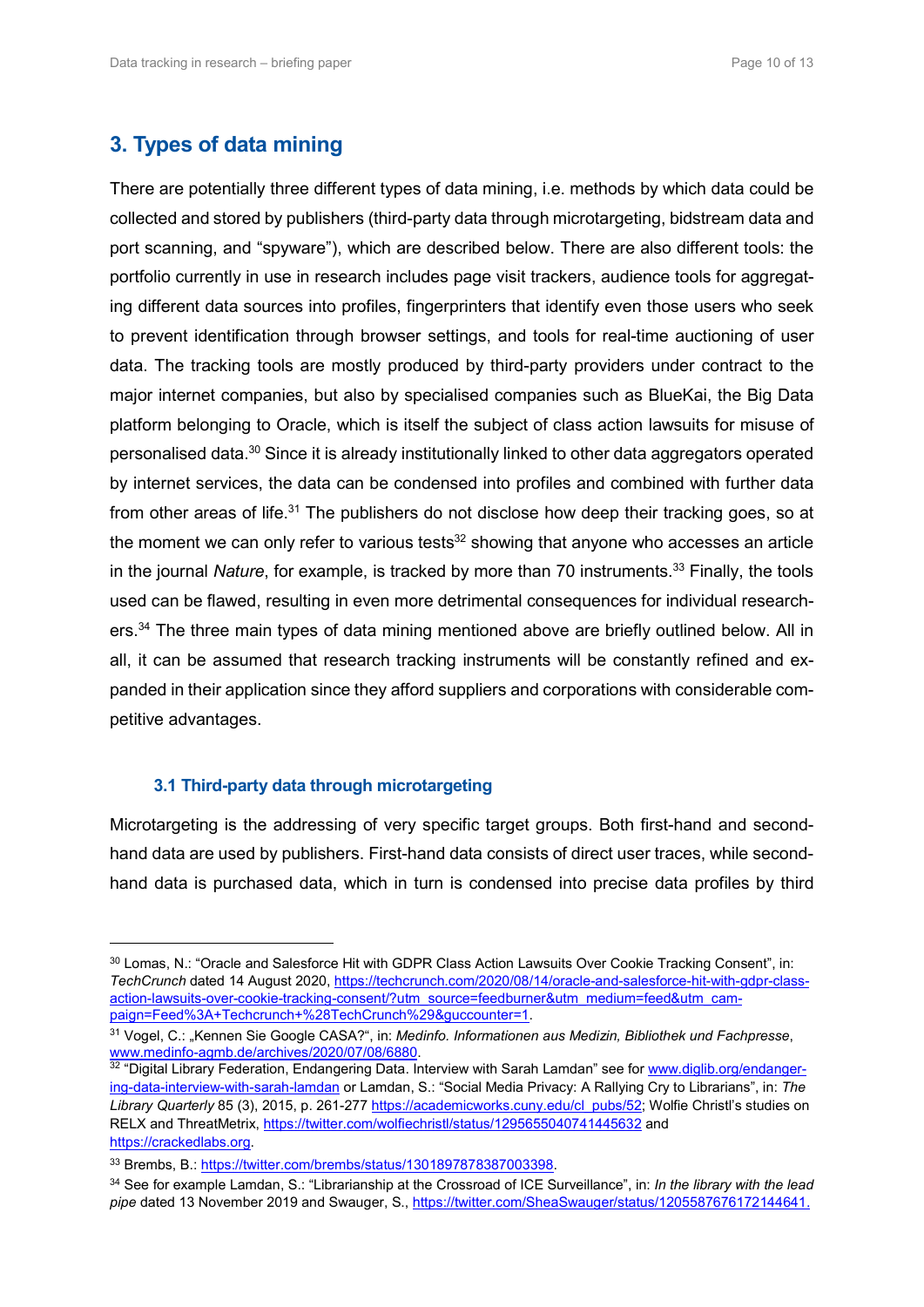parties, mainly the large internet companies. Publishers have established a wide variety of these third-party asset sources on their platforms, be it the widespread trackers used by Google or Facebook, those used by providers such as BlueKai and Krux Digital, browser fingerprinting tools such as Double Click or data-aggregating audience tools by Adobe, Neustar, Oracle, AddThis and others. The third-party Javascript code can access the Document Object Model of the website in question, so it is able to read out which text the user engages with, which text they browse to next and which search words they enter on the platform. Since many providers include the same third parties to some extent or these exchange data with each other in some cases, the information behaviour of university members can be collected across platforms and, in the case of Google, Facebook or Twitter, can be linked to knowledge already available about their other online activities.<sup>35</sup> In the case of providers such as Acxiom/Liveramp, online and offline activity can be synchronised too, since data is also available regarding purchases, driving licences, TV consumption, electoral rolls, criminal records and the like. $^{36}$ 

#### 3.2 Bidstream data and port scanning

The integration of third parties in websites is often criticised and in some cases is no longer supported by major internet companies and institutions, so alternatives such as the harvesting of bidstream data (real-time bidding data) are currently used as well, i.e. background collection of data about location, devices and data used. User data is auctioned on a real-time basis, including a variety of individual items of information such as localisation data, IP number, device details and much more; this is then transmitted and linked to an identifier so as to be able to reliably identify individuals even without a cookie.<sup>37</sup> Simply searching for open ports on other people's computers and/or networks in order to infiltrate malware or surveillance software, for example, borders on the illegal under German law since it can be considered a preliminary stage of certain sanctioned offences (§§ 202c, 303b German Criminal Code – StGB). This method is still widely used nonetheless, partly for the purpose of fraud prevention and partly as a tracking tool.

One example that has attracted public interest is ThreatMetrix, part of LexisNexis Risk Solutions/RELX, which claims to be able to identify 4.5 billion devices. ThreatMetrix is implemented on ScienceDirect, for example, the platform through which researchers consult the content of

<sup>35</sup> Hanson, C.: User Tracking on Academic Publisher Platforms, 2019, www.codyh.com/writing/tracking.html.  $36$  Cf. the graphic in Christl, W.: Corporate Surveillance in Everyday Life, p. 55, https://crackedlabs.org/dl/CrackedLabs\_Christl\_CorporateSurveillance.pdf.

 $37$  Cf. Ryan, J.: Briefing on adtech, RTB, and the GDPR at dmexco Brave Event, Slide 45, www.slideshare.net/JohnnyRyan/briefing-on-adtech-rtb-and-the-gdpr-at-dmexco-brave-event.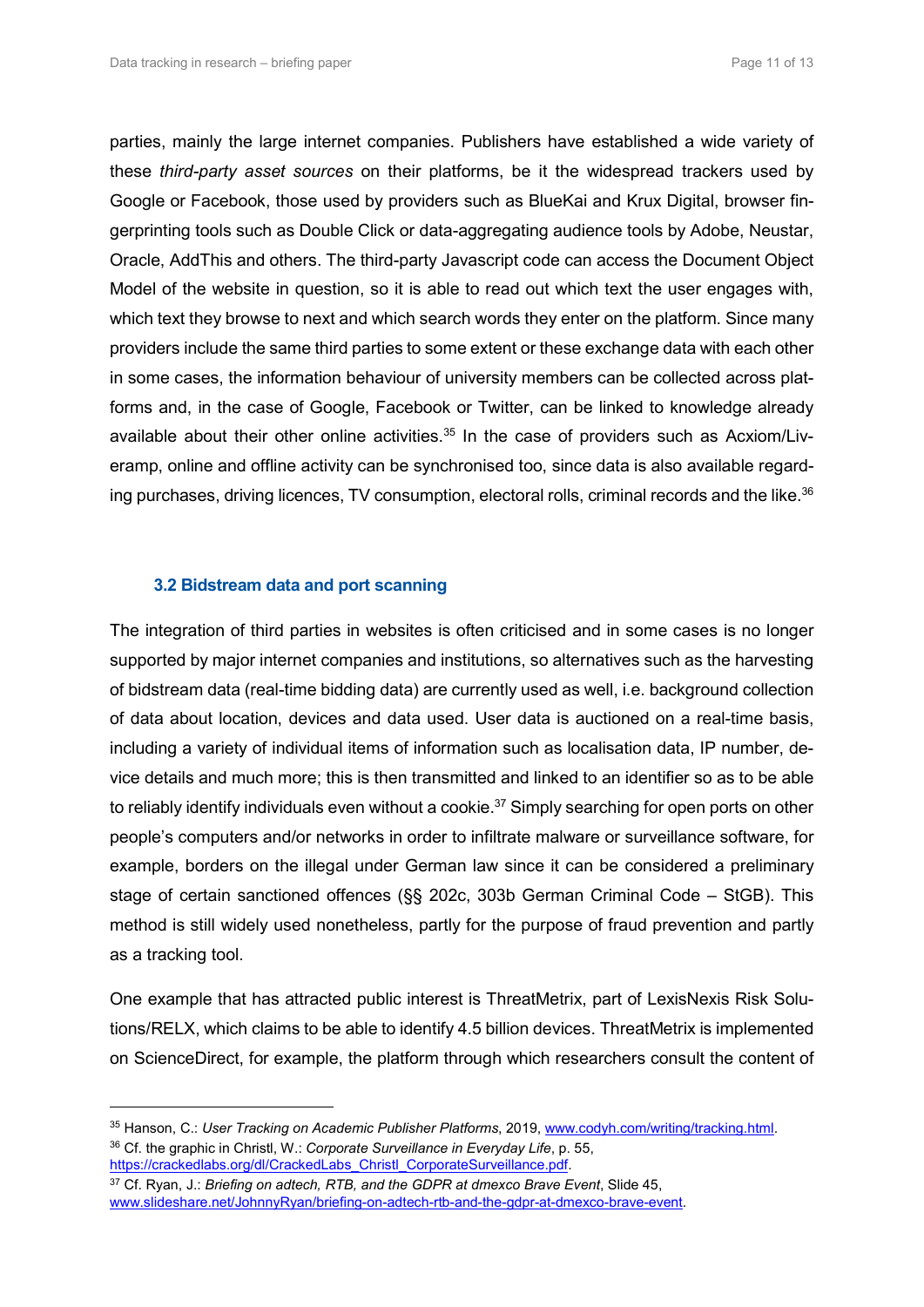journals published by Elsevier. The RELX Group's connection to various government agencies in the US is already the subject of public petitions in the US.<sup>38</sup> As long as publishers do not reveal their tracking practices, it remains a matter of speculation whether data collected using such trackers is also used in connection with other products of the Risk Solutions division<sup>39</sup>, e.g. in the area of analyses for companies and authorities.<sup>40</sup>

#### 3.3 "Spyware"

-

If offered to libraries in connection with discounts on other services, "spyware" can serve the purpose of scaling research tracking. "Spyware" is additional software to be installed in the libraries which collects biometric data such as typing speed or type of mouse movement in order to be able to personalise users despite the use of proxy servers and VPN tunnels.<sup>41</sup> Organisations might argue that such software allows for the prosecution of users of shadow libraries.<sup>4243</sup> However, such "spyware" undermines the security of university networks and potentially exposes universities to all kinds of attacks. Its use can therefore not be recommended<sup>44</sup>

<sup>41</sup> Cf. Mehta, G.: "Proposal to Install Spyware in Universities Libraries to Protect Copyrights Shocks Academics",

"SNSI strongly encourages its customers to maintain strong security over access to the data of researchers and students and the content provided to them by its members but it does not:

<sup>38</sup> American Civil Liberties Union: ACLU Calls On Tech Companies to End Their Alliance with ICE and CBP, 2020, www.aclu.org/news/immigrants-rights/aclu-calls-on-tech-companies-to-end-their-alliance-with-ice-and-cbp. <sup>39</sup> Risk & Business Analytics – RELX

<sup>40</sup> Cf. the documentation by Wolfie Christl at: https://twitter.com/wolfiechristl/status/1286341387718397952

in: Coda dated 13 November 2020, www.codastory.com/authoritarian-tech/spyware-in-libraries.

 $42$  The German equivalent – Schattenbibliotheken – has become an established term and is used here for example: Ball, R.: Wissenschaftskommunikation im Wandel, Springer, 2020, p. 127.

<sup>&</sup>lt;sup>43</sup> In an earlier version of this paper, PSI was referenced and that reference has been deleted in this version due to a declaration by PSI on June 9, 2021:

<sup>&</sup>quot;1. PSI does not work with SNSI in any capacity.

 <sup>2.</sup> PSI does not track users of shadow libraries.

 <sup>3.</sup> PSI has no involvement with or knowledge of any spyware whatsoever.

 <sup>4.</sup> PSI has not had any involvement in the prosecution of "users" of shadow libraries and do not believe "users" have been prosecuted by anyone.

<sup>44</sup> In an earlier version of this paper, the Scholarly Networks Security Initiative (SNSI) was mentioned in this paragraph. This mention has been deleted due to a declaration by SNSI on September 8, 2021:

Operate or advocate the use of spyware (e.g. to collect biometric data such as typing speed or type of mouse movement in order to be able to personalise users despite their use of proxy servers and VPN tunnels);

Provide or advocate for incentives to libraries to install and operate their own spyware."